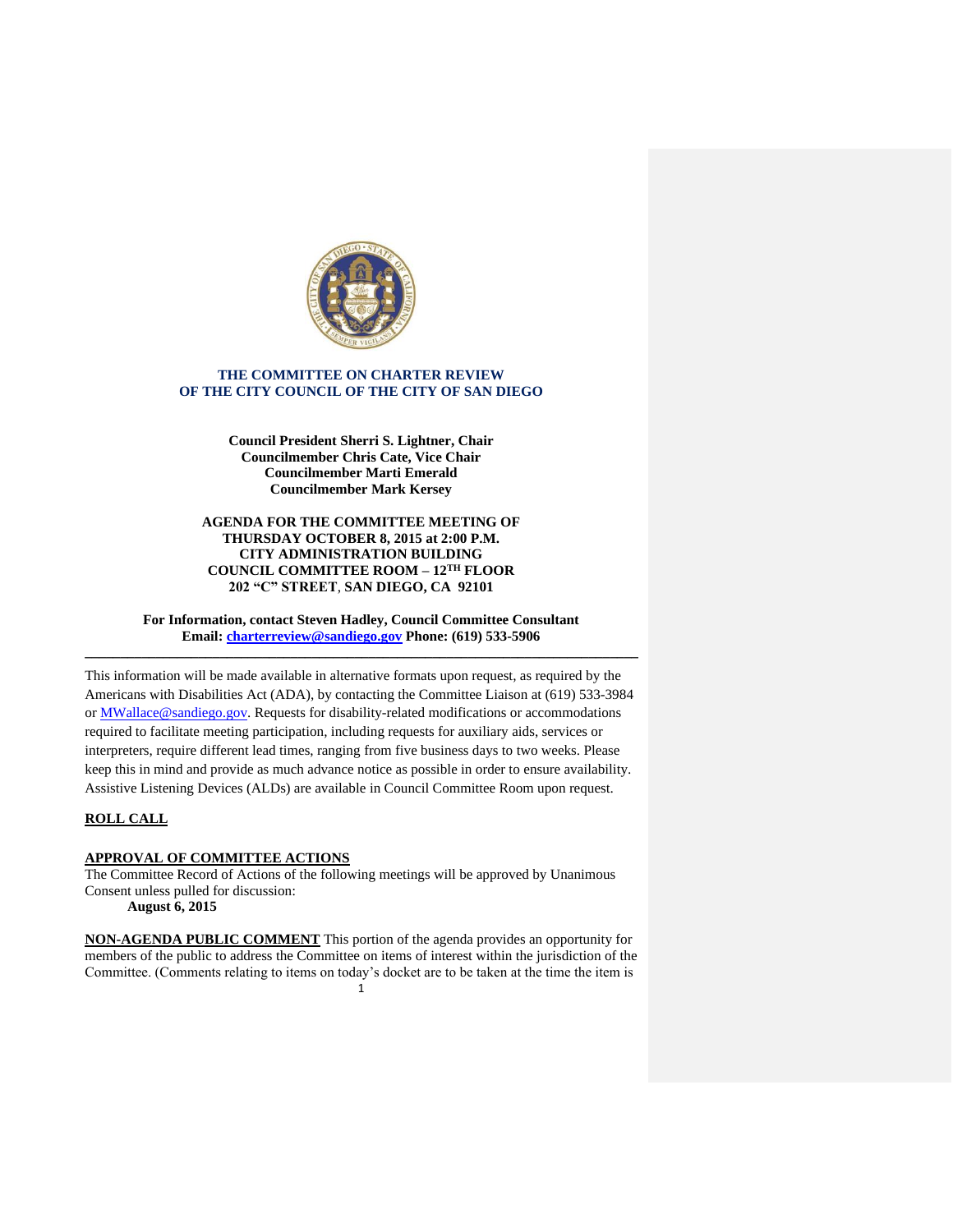heard.) Per Section 22.0101, Rule 2.6.2, of the San Diego Municipal Code, comments are limited to two (2) minutes and are non-debatable. To exercise this right, members of the public must submit a Public Comment Request form prior to the meeting. At the conclusion of the comment, the Committee Chair has the discretion to determine appropriate disposition of the matter. Pursuant to open meeting laws, no discussion or action, other than a referral, shall be taken by the Committee on any issue brought forth under Non-Agenda Public Comment.

#### **COMMITTEE MEMBERS, MAYOR, INDEPENDENT BUDGET ANALYST, CITY ATTORNEY, CITY CLERK, DIRECTOR OF LEGISLATIVE AFFAIRS COMMENT**

### **REQUESTS FOR CONTINUANCE**

# **DISCUSSION AGENDA :**

The following hyperlinked documents are referenced multiple times in the Discussion Agenda:

- **[City Charter](http://www.sandiego.gov/city-clerk/officialdocs/legisdocs/charter.shtml)**
- City Attorney's February 5, 2014, [Report to the City Council, San Diego](http://docs.sandiego.gov/councilcomm_agendas_attach/2015/cr_150205_1.pdf) Charter [Legal Review](http://docs.sandiego.gov/councilcomm_agendas_attach/2015/cr_150205_1.pdf)
- Chief Financial Officer's April 2, 2015, [Memorandum Recommended Revisions to](http://docs.sandiego.gov/councilcomm_agendas_attach/2015/cr_150416_cfo.pdf)  [the City Charter](http://docs.sandiego.gov/councilcomm_agendas_attach/2015/cr_150416_cfo.pdf)
- Independent Budget Analyst's April 10, 2015, Report Number 15-09 Budgetary [Issues for Charter Review Committee Consideration](http://docs.sandiego.gov/councilcomm_agendas_attach/2015/cr_150416_iba.pdf)
- [Actions of the February 5, 2015, Charter Review Committee](http://docs.sandiego.gov/ccaction_charterrev/cr150205_actions.pdf)
- [Actions of the April 16, 2015, Charter Review Committee](http://docs.sandiego.gov/ccaction_charterrev/cr150416_actions.pdf)
- [Actions of the May 14, 2015, Charter Review Committee](http://docs.sandiego.gov/ccaction_charterrev/cr150514_actions.pdf)

ITEM-1: Consideration of proposed changes to [Article VII](http://docs.sandiego.gov/citycharter/Article%20VII.pdf) provisions addressing budget and appropriations including sections 68, 69, 71, 72 and related Charter sections in response to prior Committee discussion. *[\(Click here](http://docs.sandiego.gov/councilcomm_agendas_attach/2015/cr_151008_4.pdf) to read the Independent Budget Analyst's Report Number 15-36 "Proposed Changes to Article VII of the City Charter," [click here](http://docs.sandiego.gov/councilcomm_agendas_attach/2015/cr_151008_3.pdf) to read proposed Charter language dated September 4, 2015, and [click here](http://docs.sandiego.gov/councilcomm_agendas_attach/2015/cr_151008_1.pdf) to read the Charter Review Committee's October 8, 2015, Article VII Tracking Chart for original proposals, motions approved and current proposals.)*

- ITEM-2: Consideration of proposed changes to **Article VII** provisions addressing taxation including sections 75, 76.1, 78 and related Charter sections in response to prior Committee discussion. *[\(Click here](http://docs.sandiego.gov/councilcomm_agendas_attach/2015/cr_151008_3.pdf) to read proposed Charter language dated September 4, 2015, and [click here](http://docs.sandiego.gov/councilcomm_agendas_attach/2015/cr_151008_1.pdf) to read the Charter Review Committee's October 8, 2015, Article VII Tracking Chart for original proposals, motions approved and current proposals.)*
- ITEM-3: Consideration of proposed changes to **Article VII** provisions addressing bonding including sections 90, 90.1, 90.2 and related Charter sections in response to prior Committee discussion. *[\(Click here](http://docs.sandiego.gov/councilcomm_agendas_attach/2015/cr_151008_2.pdf) to read the Independent Budget*

**[Deleted:](http://docs.sandiego.gov/councilcomm_agendas_attach/2015/cr_150205_1.pdf)** T **[Deleted:](http://docs.sandiego.gov/councilcomm_agendas_attach/2015/cr_150205_1.pdf)** T

| Deleted: F        |  |
|-------------------|--|
| Deleted: O        |  |
| <b>Deleted: T</b> |  |
| Deleted: O        |  |
| <b>Deleted: T</b> |  |
| Deleted: O        |  |
| <b>Deleted: T</b> |  |
|                   |  |

 $\overline{\phantom{0}}$